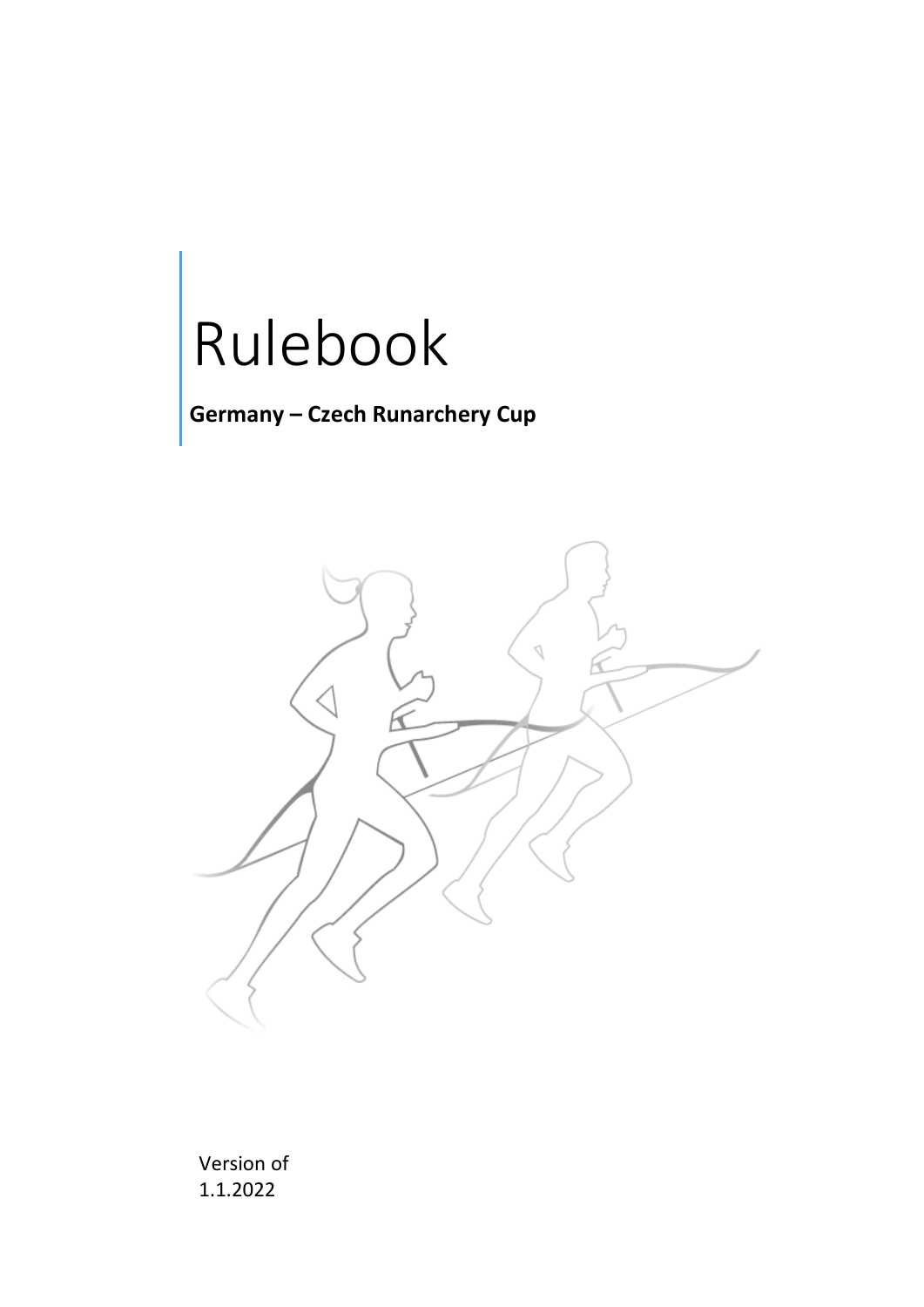# **Rulebook of Germany Czech Cup for Runarchery**

## **1 Runarchery**

1.1 Runarchery is a combination sport of running and archery, whereby the running course can also be a cross-country course. The rules refer to the international rules of the World Archery Europe (WAE) and to

the competition rules of the DBSV (Germans Archery Sports Federation). Thus all athletes of different nations, age groups (AK) and bow classes, except compound bows, have permission to participate in the German – Czech Cup for Runarchery.

# **2 Categories**

# 2.1 Gender

There is a classification into female and male athletes.

- 2.2 Age groups (AK) All age groups are allowed. The age and bow classes can be found in the overview in the following text (under 2.2.2 bow classes, overview: age class, bow class and target size).
- 2.2.1 The age groups are classified according to the international Run-Archery (WAE) rules.

AK U10 (Cadets) AK U12/14 (Aspirants) AK U17/20 (Juniors) AK 21-49 (Seniors) AK > 49 (Masters)

In all archery competitions of the Cup, the age groups Ü 40 (over 40 years) and Ü 50 (over 50 years) are offered for female and male athletes. For the Cup classification, the age group Ü40 is combined with the other age groups to form one age group; Senior (21-49 years).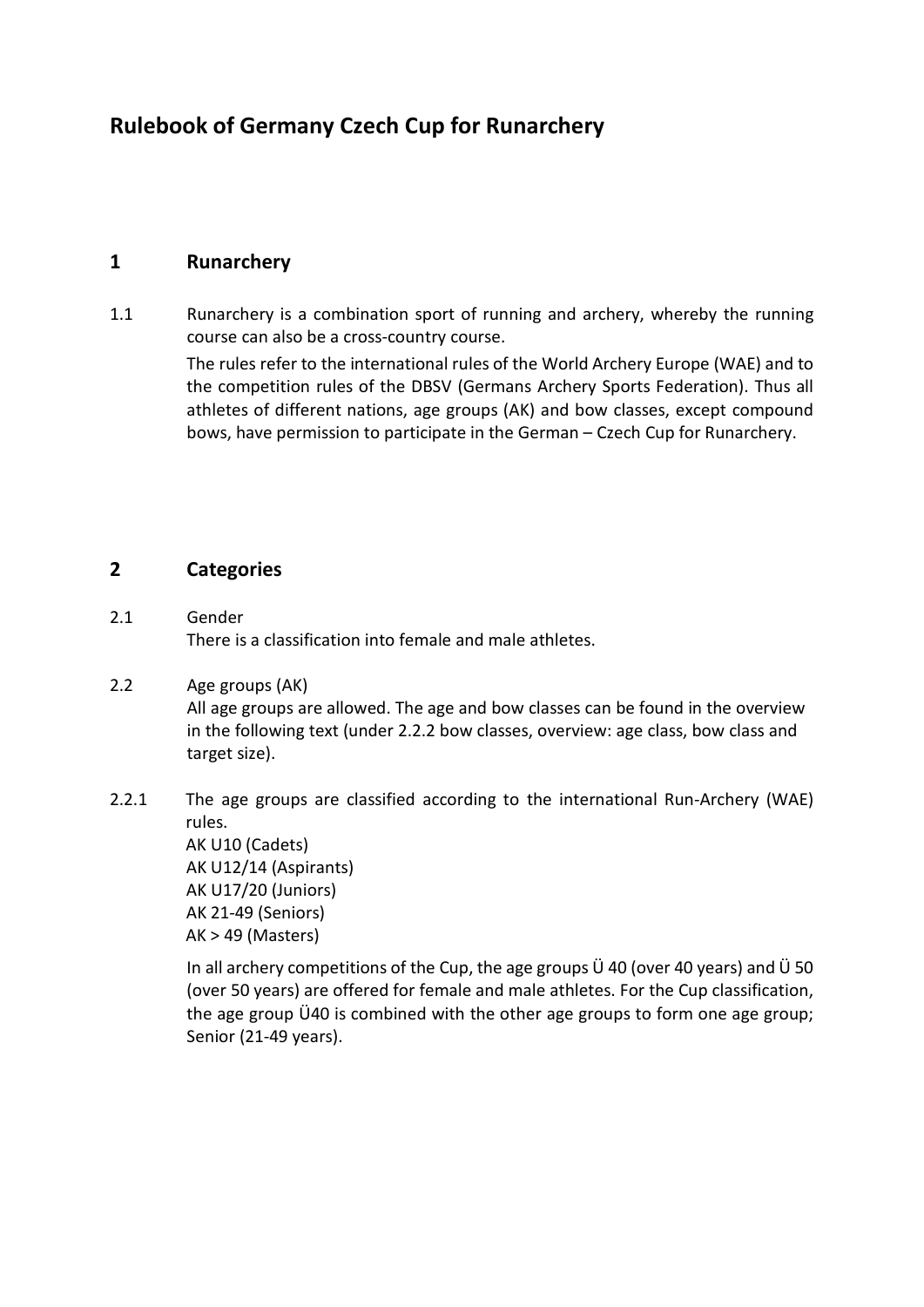The length of the running course varies according to the age group and independent of the bow class according to the following overview: age group and running distance.

| Age groups                            | Numbers and distance of Distance of the penalty lap<br>the running lap | (ca. 15 % of the running lap) |
|---------------------------------------|------------------------------------------------------------------------|-------------------------------|
| U10 (Cadets)                          | 4 x 300-400 m                                                          | ca. 45-60 m                   |
| U12/U14 (Aspirants)                   | $4 \times 400 - 600$ m                                                 | ca. 60-90 m                   |
| all other (Juniors, Seniors, Masters) | 4 x 800-1000 m                                                         | ca. 100-120 m                 |

Overview: age group and running distance

#### 2.2.2 Bow classes

 You can participate in the traditional and/or in the standard bow class. Shooting with a compound bow is not allowed. If runs are offered and carried out in the standard and traditional bow class, then the athletes will be evaluated in the corresponding bow class. A double entry in both above mentioned bow classes is allowed..

#### **The same target size of 20 cm applies to all bow classes.**

| Age groups                             | <b>Bow class</b> | <b>Target size</b> |
|----------------------------------------|------------------|--------------------|
| U10 (Cadets)                           | traditional      | 20 cm              |
|                                        | standard         | 20 cm              |
| U12/U14 (Aspirants)                    | traditional      | 20 cm              |
|                                        | standard         | 20 cm              |
| all others (Juniors, Seniors, Masters) | traditional      | 20 cm              |
|                                        | standard         | 20 cm              |

Overview: age groups, bow class, target size

#### 2.2.3 Target and shooting distance

The target has a size of 20 cm in all bow classes. The target can be paper supports, so-called spots (field) or Drop-down targets, which are aligned in a horizontal plane (see Fig. Targets). The four targets are shot with four arrows each. A hit can only be given if the arrow is inside the black field. A shooting order can be specified when using the paper pads. It is recommended to shoot from left to right. At the end each target must be hit with an arrow, only then the shooting is to be evaluated as errorfree.

The non-meeting of one or more targets is punished with appropriate penalty rounds. The number of penalty rounds corresponds to the number of missed targets. For example: one error means one penalty round and two errors lead to two penalty rounds.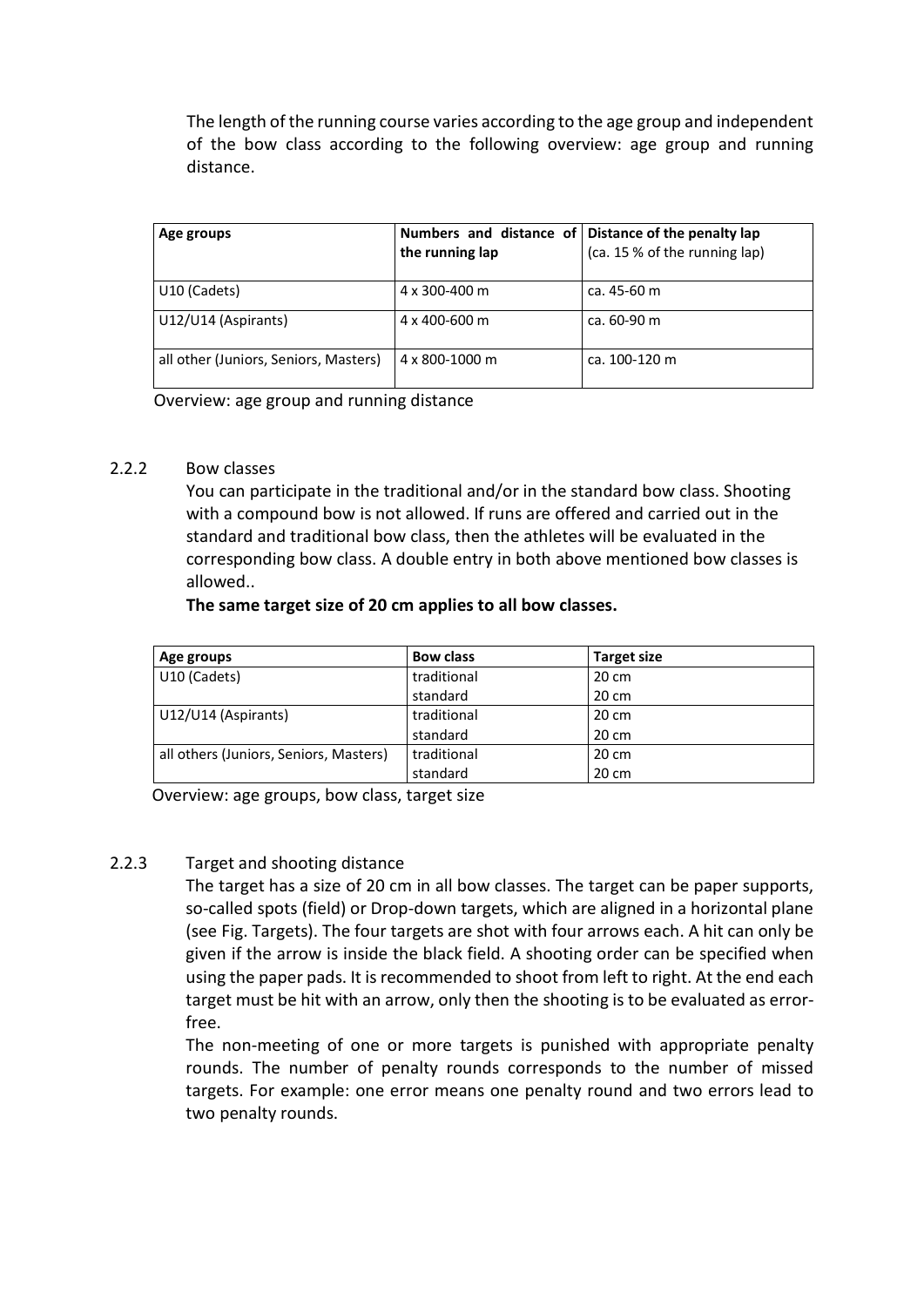

Fig. Targets

The distance to the finish depends on the age group. This means the younger athletes in the AK U12/U14 (Aspirants) and younger, shooting at a shorter distance, of 10 m. All other age groups from U17 and older (Juniors, Seniors, Masters) shoot at a maximum distance of 20m. Therefore there are two shooting lines: for the children of the age group U12/14 and younger, in the distance of 10 m to the target and for all other age groups a shooting line with a maximum distance of 20 m (see overview: age groups and shooting distance and illustration shooting distance).

| Age groups                             | <b>Shooting distance</b> | <b>Shooting line</b> |
|----------------------------------------|--------------------------|----------------------|
| U10 (Cadets)                           | 10 <sub>m</sub>          |                      |
| U12/U14 (Aspirants)                    | 10 <sub>m</sub>          |                      |
| all others (Juniors, Seniors, Masters) | max. 20 m                |                      |

Overview: Age groups and Shooting distance



Fig. Shooting distance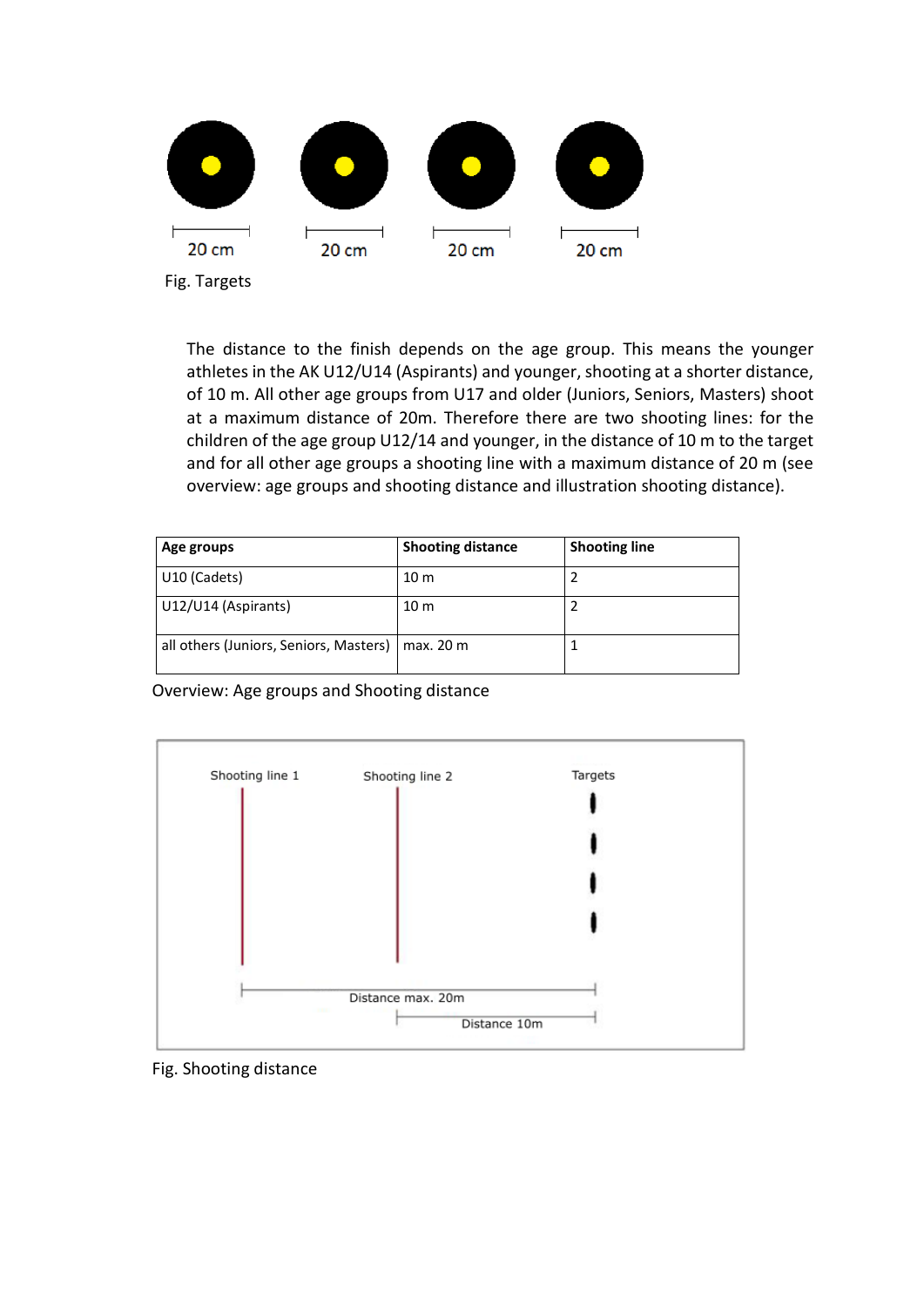#### 2.2.4 Running and shooting position

In total, all age groups run four times and shoot three times with four arrows each, so that each athlete needs a total of 12 arrows. All athletes from the age group U17 shoot standing after the first round, kneeling after the second and standing again after the third (see figure). Athletes of the age groups under U17 and from 50 years of age are free to shoot in alternating positions or standing only.



Fig. Procedure Running - Shooting - Running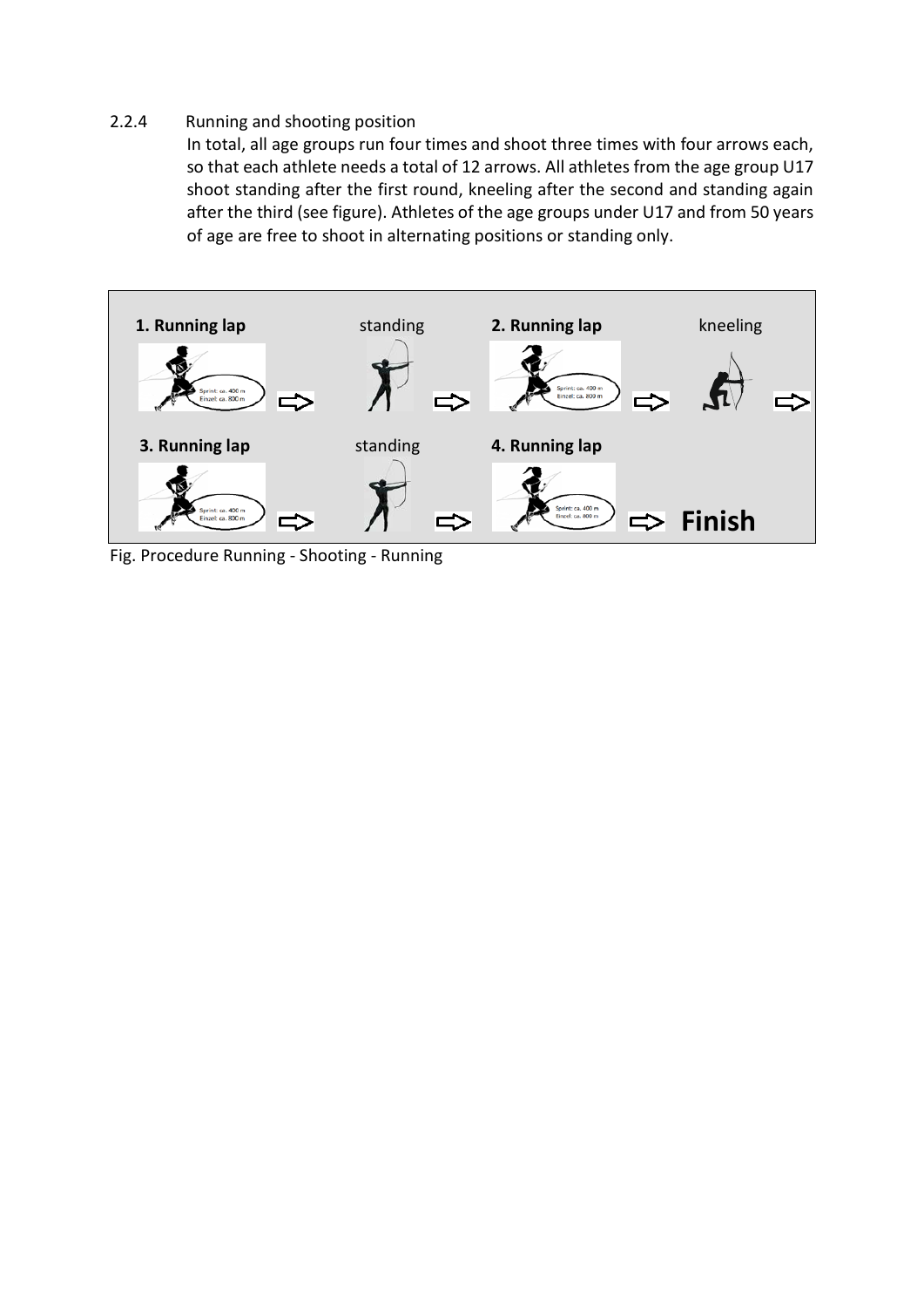# **3 Competition**

| 1               | $\mathbf{2}$                                                                          | 3                          | 4                                                                                                                     | 5.                                               |
|-----------------|---------------------------------------------------------------------------------------|----------------------------|-----------------------------------------------------------------------------------------------------------------------|--------------------------------------------------|
| Age<br>groups   | <b>Distance and competition modules</b>                                               | <b>Running laps</b>        | <b>Shooting position</b><br>4 arrows per Target and<br>shooting position                                              | <b>Penalty lap</b><br>ca. 15% of the running lap |
| U10,<br>U12/14  | 0,8 - 1,6 km Individual (long distance)<br>1,6-2,4 km Individual (long distance)      | 4 x 200 m<br>4 x 400-600 m | standing,<br>standing,<br>standing <sup>i</sup>                                                                       | 25 <sub>m</sub><br>$60 - 90$ m                   |
| U17/20<br>21-49 | $3,2 - 4,0$ km <b>Individual</b> (long distance) +/-5%                                | 4 x 800 - 1000 m           | kneeling,<br>standing,<br>standing,                                                                                   | $100 - 120$ m                                    |
| > 49            | $3,2 - 4,0$ km <b>Individual</b> (long distance) +/-5%                                | 4 x 800 m -1000 m          | standing,<br>standing,<br>standing <sup>i</sup>                                                                       | $100 - 120$ m                                    |
| All             | <b>Relay</b> two Athletes mixed female/male in<br>sprint $+/-$ 5%                     | 2 x 400 m per athletes     | athletes<br>first<br>standing,<br>second athletes<br>kneeling,<br>and 2 spare arrows per shot                         | $50 - 60$ m                                      |
|                 | Relay three Athletes same gender (or mixed<br>gender) <sup>iii</sup> in sprint +/- 5% | 2 x 400 m per athetes      | athletes<br>first<br>standing,<br>second athletes kneeling,<br>third athletes standing and<br>2 spare arrows per shot | $50 - 60$ m                                      |
|                 | 1,2 km <b>Sprint</b> $+/- 5%$                                                         | $3 \times 400$ m           | standing, kneeling " and<br>2 spare arrows per shot                                                                   | $50 - 60$ m                                      |

## 3.1 There are different competition modules (see overview below)

**Athletes in this age group are free to change their shooting position or to shoot standing only.** 

**<sup>ii</sup>** Athletes of the AK U10, U12/14 and over 50 years of age are free to change their shooting position or to shoot standing only.

*i***ii If the competitors agree on a gender mix**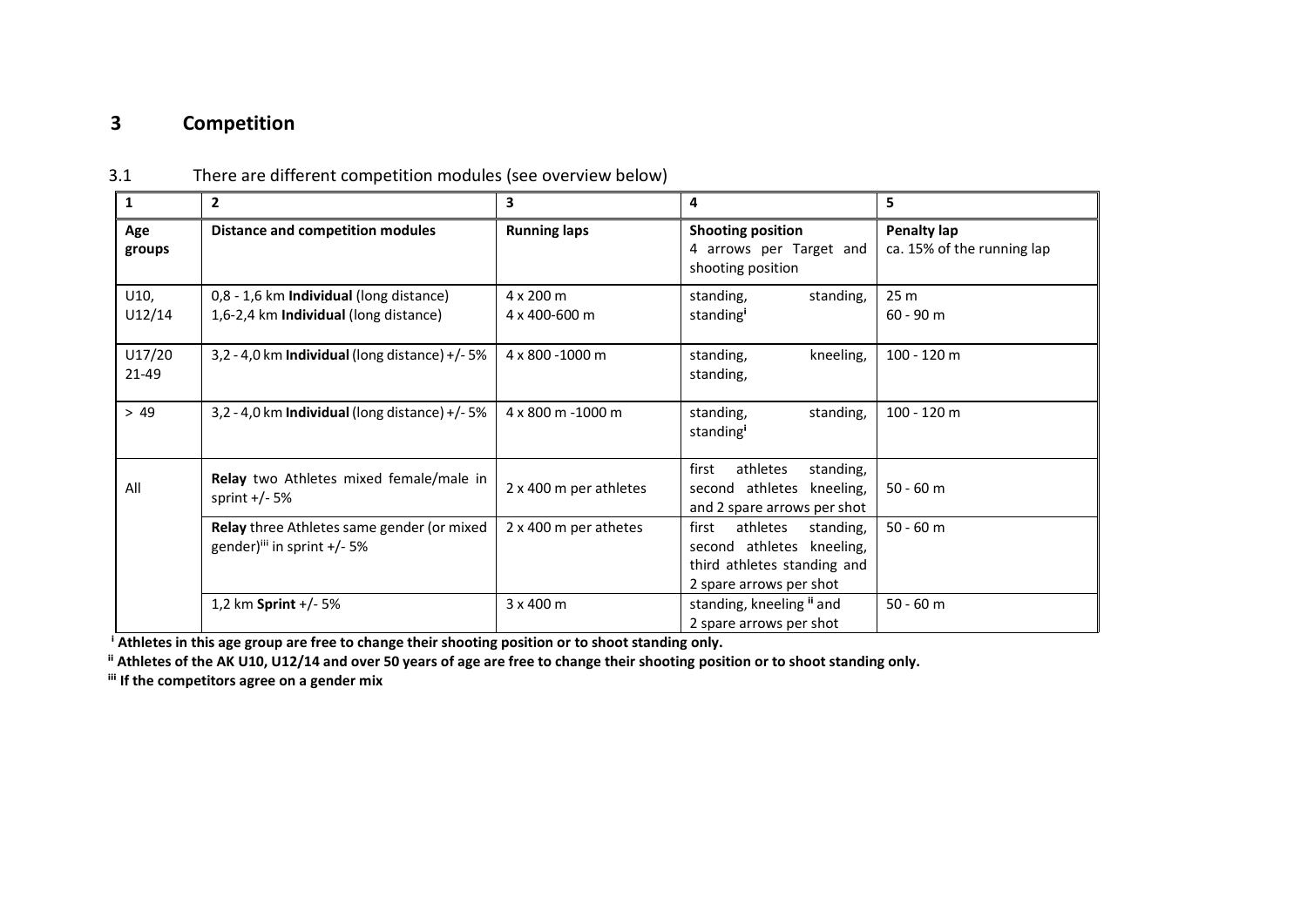# **4 Scoring system**

#### 4.1 Documentation of the competition performance

For the documentation of the competition performance of athletes a point system is used within the cup. The athletes who have scored the most points in the Cup season win the Cup. Four out of six competitions will be scored. The four best results will be included in the overall ranking of the German Bow Running Cup. Athletes should have taken part in at least three competitions in order to be included in the overall ranking. A lower participation in the competitions will not be considered in the overall evaluation and will not be awarded.

#### 4.2 Scoring system

The following scoring systems are used.

- a. Runarchery Cup: Total result;
- b. Runarchery Cup: Individual result (long distance);
- c. Runarchery Cup: Sprint result;
- d. Runarchery Cup: Relay rating;
- e. Runarchery Cup: Clubs rating.

The point systems a. and b. are mandatory. All other scores can be consulted later by the clubs if further competitions are to be offered in the future.

#### 4.3 Points for the placement

| 1st place  | 66 points;                                                                            |
|------------|---------------------------------------------------------------------------------------|
| 2nd place  | 60 points;                                                                            |
| 3rd place  | 54 points;                                                                            |
| 4th place  | 50 points;                                                                            |
| 5th place  | 46 points;                                                                            |
| 6th place  | 42 points;                                                                            |
| 7th place  | 38 points;                                                                            |
| 8th place  | 36 points;                                                                            |
| 9th place  | 34 points;                                                                            |
| 10th place | 32 points;                                                                            |
| 11th place | 30 points one point less will be awarded for each of the further<br>descending places |
| 40th place | $(1$ point).                                                                          |